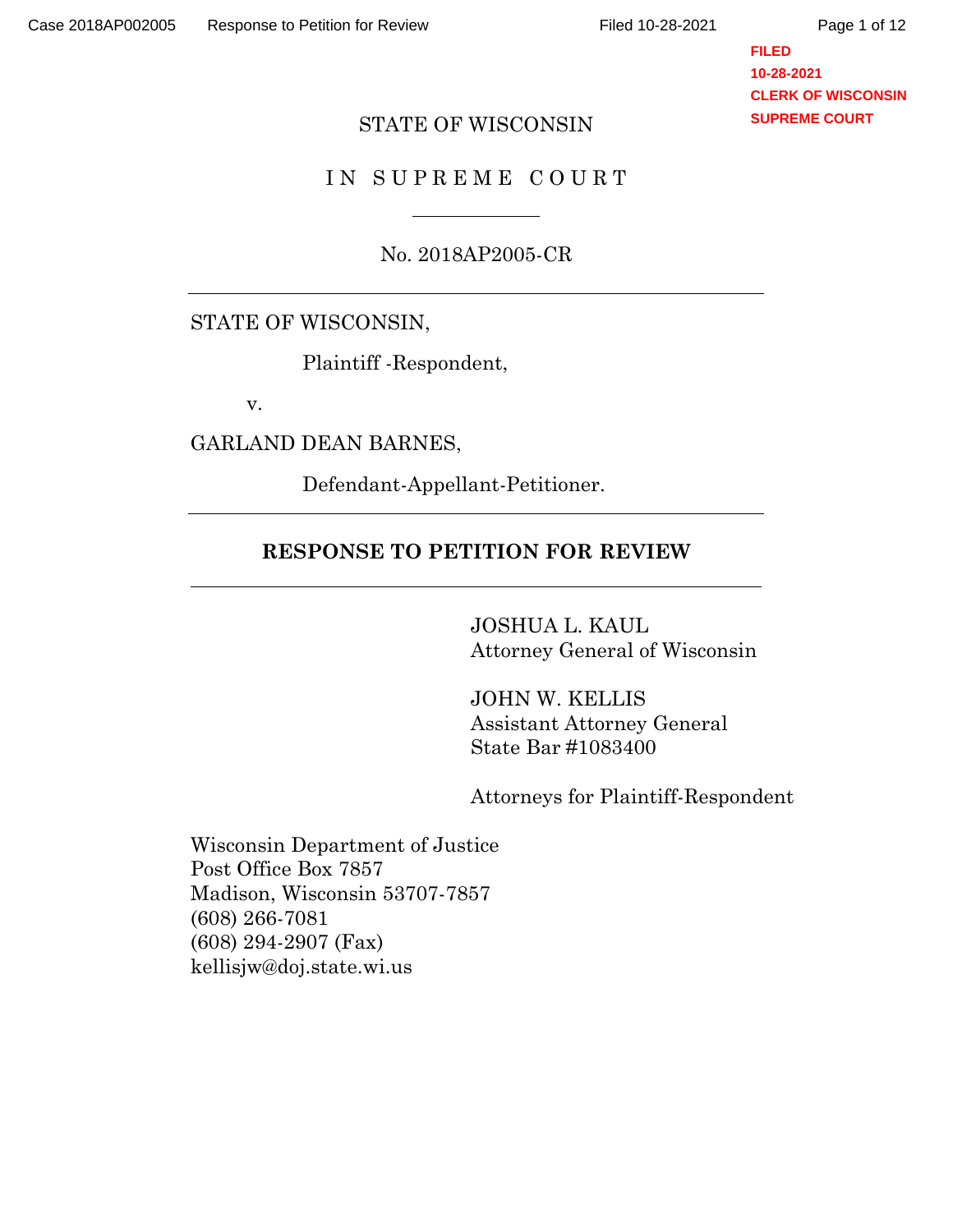#### **INTRODUCTION**

Petitioner Garland Dean Barnes seeks review of a court of appeals decision that affirmed a judgment of conviction and an order denying postconviction relief. *State v. Barnes*, No. 2018AP2005-CR, 2021 WL 969235 (Wis. Ct. App. Mar. 16, 2021) (per curiam). (Pet-App. 7–31.) This Court should decline review because the court of appeals' decision is correct, and the sole issue Barnes frames worthy of review—whether a criminal defendant can open the door to responsive evidence typically barred by the Confrontation Clause—has already been submitted on briefs and oral argument before the Supreme Court this very term. Barnes's other claims are fact- specific, and the court of appeals disposed of them using well-settled legal principles. Therefore, Barnes's claims do not meet the criteria enumerated in Wis. Stat. § (Rule) 809.62(1r), nor do they present any "special and important reasons" warranting this Court's review. *See* Wis. Stat. § (Rule) 809.62(1r).

#### **BACKGROUND**

In April 2013, the State charged Barnes with delivering more than 50 grams of methamphetamine to a police informant later identified as Charles Marciniak. (*See* R. 2; Pet-App. 8.) Originally represented by Attorney Chris A. Gramstrup, Barnes subsequently retained substitute counsel Richard S. Gondik, Jr. to represent him later that year. (R. 10.) Four months into his representation of Barnes, Attorney Gondik filed a written discovery demand on April 11, 2014. (R. 12.)

Two weeks later, the State filed a written response to that discovery demand indicating that Attorney Gondik had "verbally stated that he had received discovery in this matter from prior defense counsel." (R. 16:2.) The State also asserted that it had made its file available to Attorney Gondik on the same day as his formal discovery demand but that he had not requested discovery before April 11, 2014. (R. 16:2.)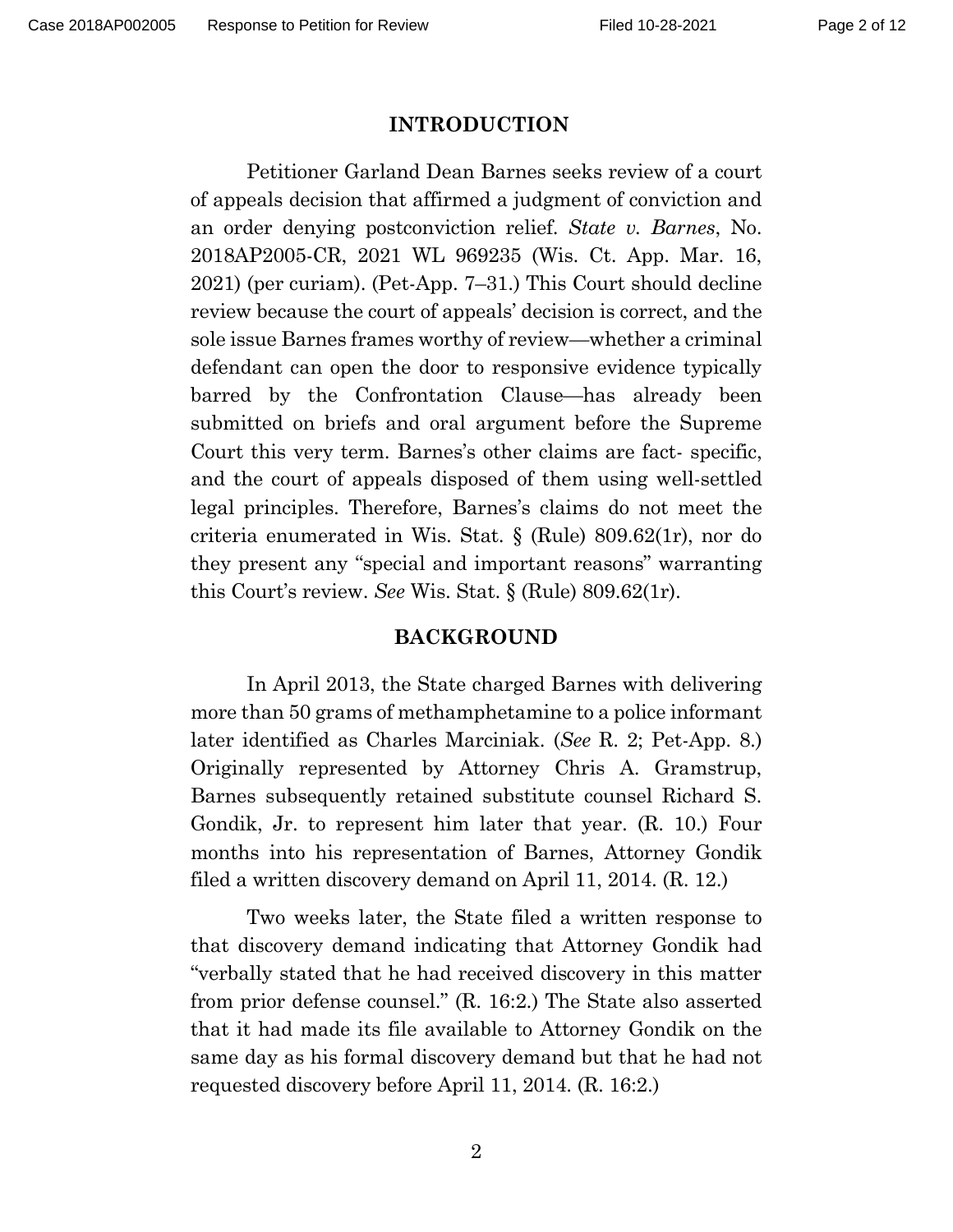In that regard, the State contended that "[i]tems of physical evidence" were available to "analyze, inspect, and copy upon a more specific request" while noting that Attorney Gondik was in possession of Superior Police Department evidence logs for "many months." (R. 16:2.) Along with that response to Barnes's discovery demand, the State submitted an anticipated witness and exhibit list for Barnes's upcoming trial. (R. 16:5; 20.) The exhibit list provided that the State intended to introduce "[c]ompact discs containing recorded phone calls and drug delivery transaction." (R. 16:5; 20.)

The parties proceeded to trial in July 2015, over one year after the State's discovery disclosure. (R. 166; 167.) Before the trial commenced, however, Barnes moved to exclude the recording of the controlled drug purchase, purportedly pursuant to Wis. Stat. §§ 901.03(3) and 901.04(3) (providing for preliminary determinations of evidence admissibility to be made outside the jury's presence) and on the grounds that the evidence's admission would violate his rights under the Fifth and Fourteenth Amendments. (R. 65:2.)

The court took up Barnes's motion before trial. (R. 167:3.) The court noted its understanding that the recording contained no audio between Barnes and Marciniak. (R. 167:7–8.) The prosecutor clarified that the audio recording "was running" but "no audible voices are heard" and "only background noises" were audible. (R. 167:8.) During the first day of the trial, however, Officer Jason Tanski testified that Marciniak's voice was indeed audible. (R. 167:235–36.) Outside the jury's presence, the court ordered the State to turn over the recording to Attorney Gondik, (R. 167:286), and the following day, Officer James Madden confirmed during his testimony that Barnes and the informant could be heard on the recording, (R. 166:10).

Thereafter, outside the jury's presence, the court addressed the perceived disconnect between the officers' testimony and prior representations that the controlled drug purchase recording contained no audible voices. (R. 166:54–55.)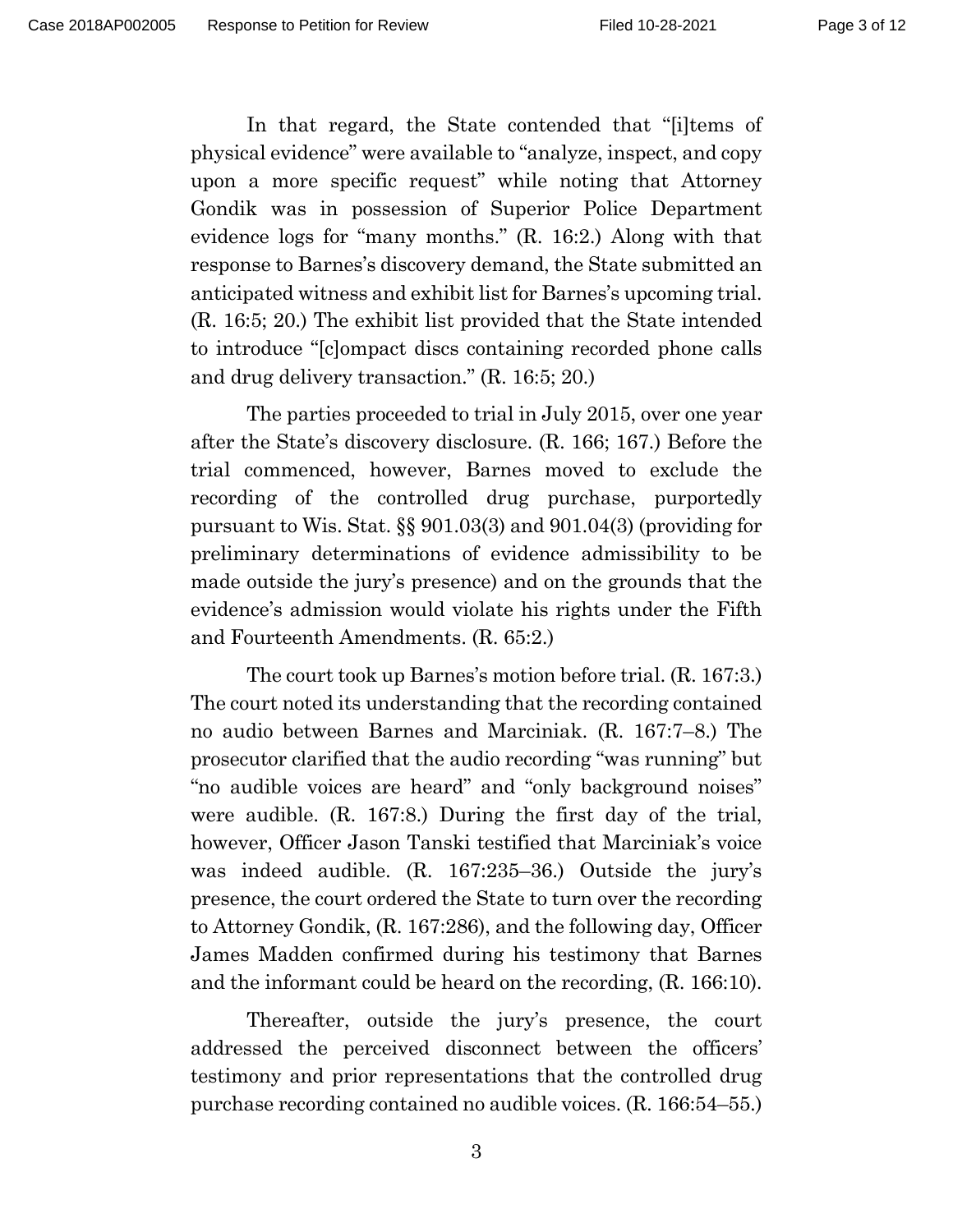The prosecutor explained that she was informed approximately two weeks before trial that another recording of the controlled drug purchase existed but that it contained only background noise. (R. 166:55.) The prosecutor further indicated that she conveyed that information in good faith to Attorney Gondik. (R. 166:55.) Moreover, the prosecutor explained that she followed up with Officer Tanski two days before trial, where he confirmed the recording contained only background noise. (R. 166:55–56.)

The prosecutor admitted her surprise to Officer Tanski's testimony indicating that the recording also contained some statements. (R. 166:56.) She explained that she since listened to the recording and identified communication between Marciniak and Barnes. (R. 166:56.) She also acknowledged that she did not intend to admit the recording at trial. (R. 166:56.) Defense counsel subsequently moved to dismiss the case based on the nondisclosure and Investigator Winterscheidt's false testimony that the recording contained no voices. (R. 166:58– 59.) The court declined defense counsel's request, instead permitting wider latitude of cross-examination and a special jury instruction. (R. 166:60–61.)

Between the two days of trial testimony, the jury heard substantial evidence demonstrating that Barnes dealt methamphetamine to Marciniak during the controlled drug purchase and not the other way around, as defense counsel presented to the jury as an alternative view of the evidence consistent with Barnes's innocence. (*See* R. 166:202–03; 180:6.) As the court of appeals summarized, Marciniak testified to throwing a bag containing recorded buy money into Barnes' vehicle while Barnes threw the methamphetamine into Marciniak's vehicle, and the two left the area. (Pet-App. 8.) Police stopped Barnes's vehicle after a brief chase, discovering the recorded buy money in the center console. (Pet-App. 8.) Marciniak reunited with police shortly thereafter and recovered the purchased methamphetamine in his vehicle.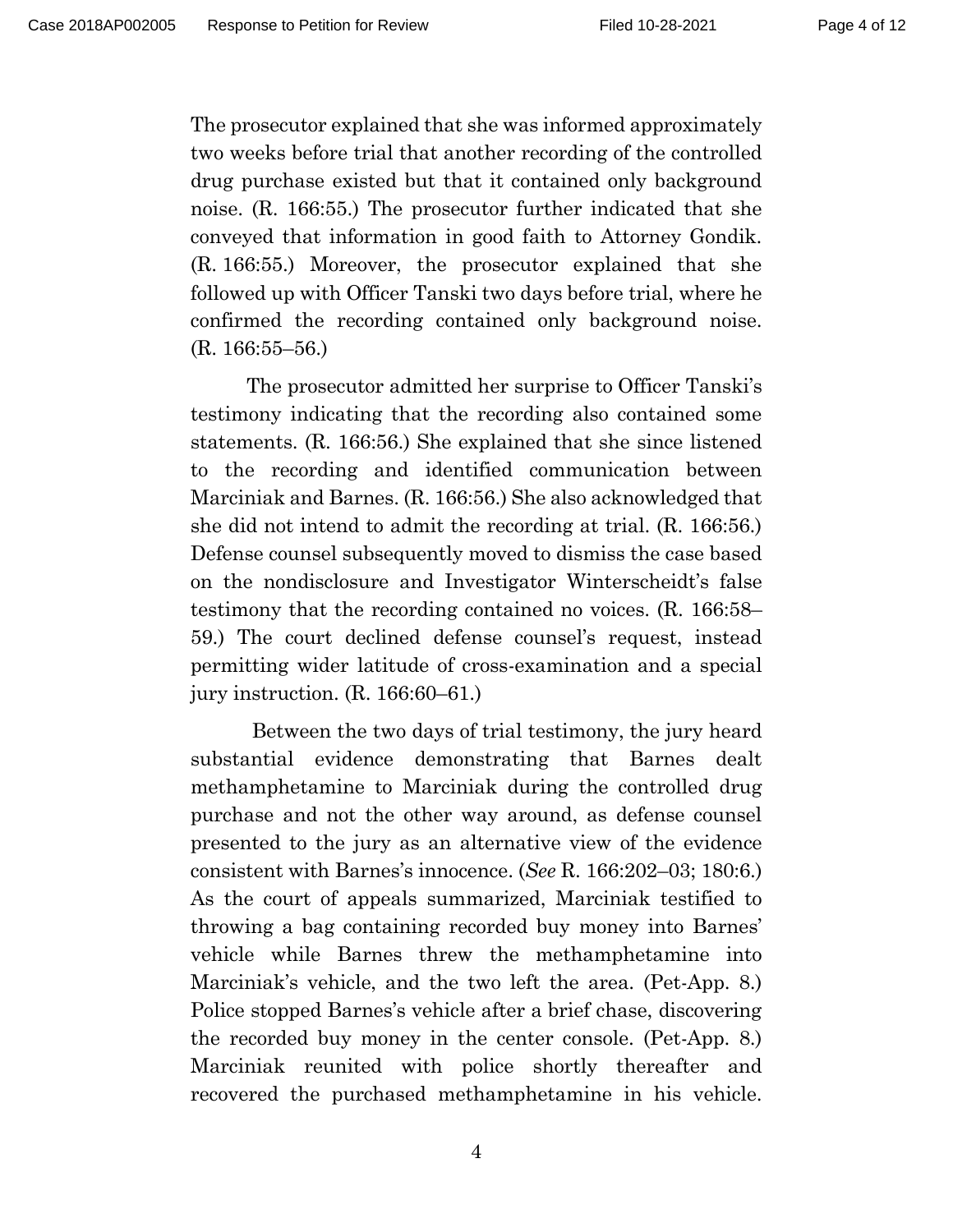(Pet-App. 9.) That evidence convinced a jury beyond a reasonable doubt that Barnes, not Marciniak, was the dealer of the seized methamphetamine. (*See* Pet-App. 9.)

Barnes subsequently moved for postconviction relief raising a litany of claims, arguing (1) the circuit court should have dismissed the criminal complaint as a sanction for the State's discovery violations, (2) a new trial was warranted based on the State's discovery violations, the State's alleged noncompliance of Barnes's pretrial motion to exclude evidence of prior drug transactions between Barnes and Marciniak, and other prejudicial evidentiary errors, (3) defense counsel was ineffective for failing to object to those alleged errors, and (4) a new trial was warranted in the interest of justice. (Pet-App. 9– 10.)

The circuit court denied Barnes's motions. (Pet-App. 9, 33, 44.) Concerning the claims surrounding the State's discovery violations, the court observed that the drug transaction recording was not exculpatory and its absence from trial was used by trial counsel to bolster the defense's trial theory of shoddy police work. (Pet-App. 9.) Turning to the alleged violation of Barnes's motion in limine, the court held that Marciniak's mention of drug transactions was not prejudicial because it was merely an "innocuous reference" to past conduct. (Pet-App. 9.) Finally, the court rejected Barnes's arguments regarding various evidentiary errors as either nonmeritorious or resulting in only harmless error, and further, that trial counsel was not constitutionally ineffective. (Pet-App.  $9-10.$ )

The court of appeals affirmed. (Pet-App. 31.) Beginning with Barnes's claim that dismissal or a new trial was warranted due to the State's discovery violations, the court observed that the complained of errors did not rise to a due process violation because, even assuming the State suppressed evidence, Barnes had not shown the recording was favorable to his defense or that it was material. (Pet-App. 12–15.) Moreover,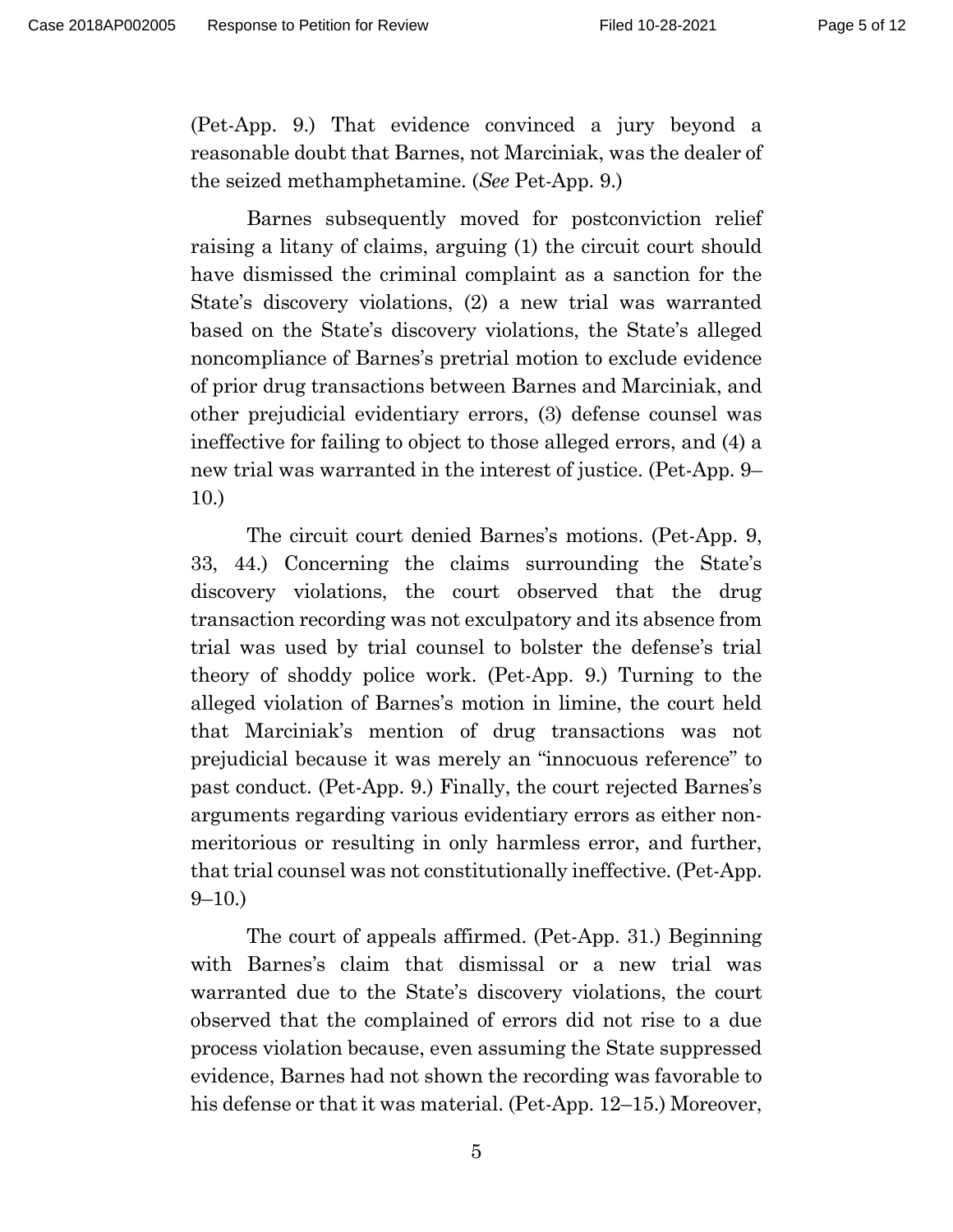the court determined that the circuit court soundly exercised its discretion in fashioning a remedy for the State's discovery violations that did not require case dismissal. (Pet-App. 15–16.)

The court of appeals next rejected Barnes's claim that the circuit court erred by failing to grant a mistrial following Marciniak's testimony alluding to prior drug transactions with Barnes. (Pet-App. 16–19.) The court reasoned that the circuit court maintained broad discretion when deciding whether to grant a mistrial and that the circuit court explained its rationale for employing a less extreme remedy. (Pet-App. 17– 18.) The court determined to sustain the circuit court's decision notwithstanding its reference to an incorrect legal standard. (Pet-App. 18–19.)

Thereafter, the court of appeals examined each of Barnes's various evidentiary ruling challenges. (Pet-App. 20– 28.) The court rejected Barnes's argument that the court improperly admitted inadmissible hearsay from Investigator Paul Winterscheidt, holding that the circuit court could reasonably conclude that the offending testimony was offered not to establish the truth of the matter asserted—that another officer witnessed the drug transaction—but to show why he took subsequent steps in the investigation. (Pet-App. 20.) In so holding, the court explicitly refused Barnes's invitation to adopt the test discussed in *United States v. Reyes*, 18 F.3d 65, 70–71 (2d Cir. 1994), while also observing that several *Reyes* factors actually supported the evidence's admission. (Pet-App. 21.)

Next, the court of appeals rejected Barnes's position that the admission of Investigator Winterscheidt's testimony violated his constitutional right to confront his accusers. (Pet-App. 21–22.) The court observed that Barnes's entire argument was tethered to his evidentiary assertions and failed to explain how his rights were violated if Investigator Winterscheidt were permitted to testify to his awareness that another officer witnessed the drug transaction. (Pet-App. 22.)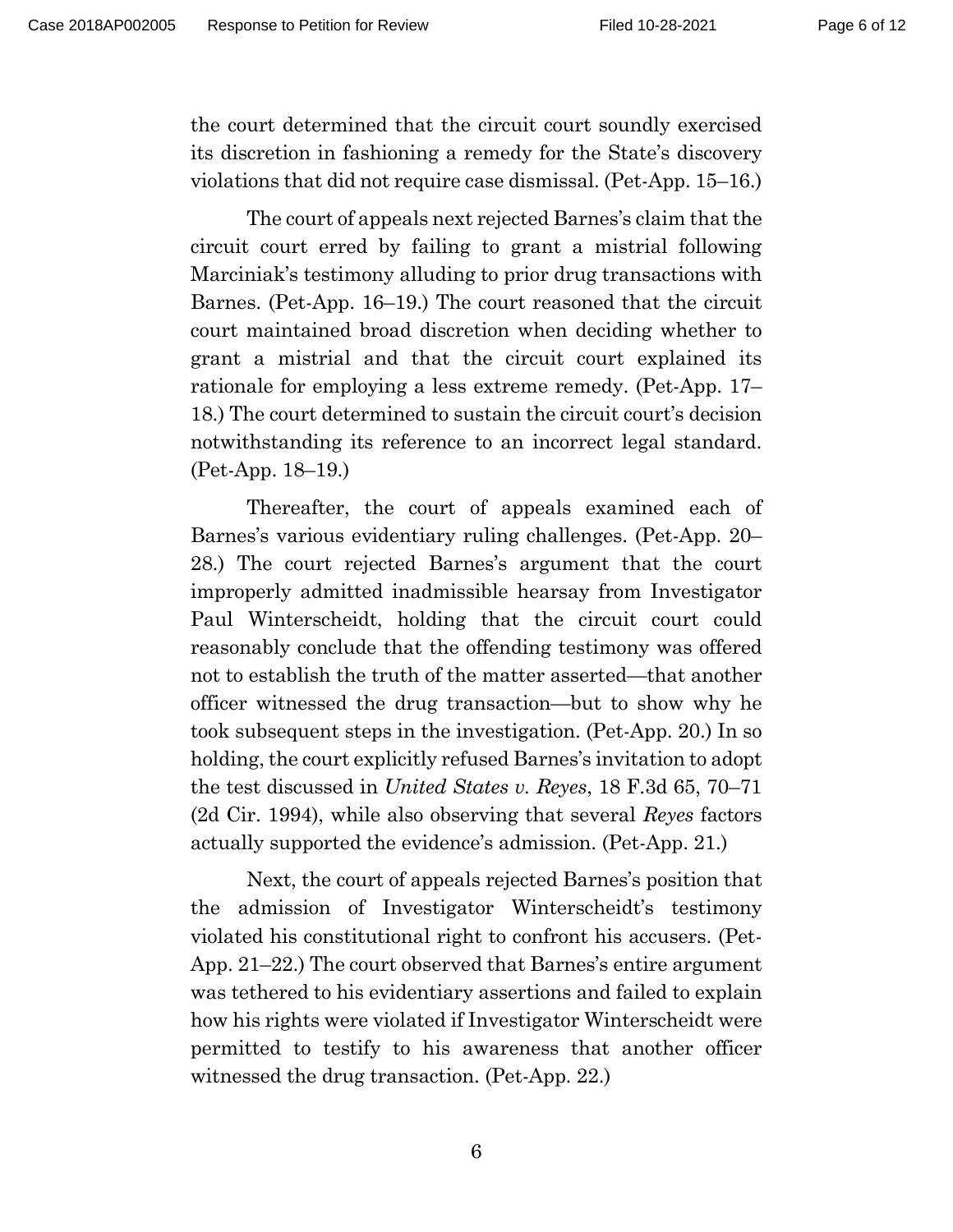Finally, the court of appeals rejected Barnes's remaining evidentiary challenges.<sup>1</sup> (Pet-App. 22–28.)

Barnes petitioned this Court for review on May 10, 2021. (Pet. 1.) This Court ordered the State to respond to Barnes's petition by an order dated September 14, 2021.

## **DISCUSSION**

**Barnes's case does not meet this Court's criteria for review.**

**A. Barnes's various evidentiary challenges do not warrant review because, by his own admission, they are fact-specific and governed by existing precedent.**

Barnes dedicates nearly half of his petition's argument section to convincing this Court that the circuit court made evidentiary errors during his trial. (Pet. 25–37.) For all but one of those alleged errors, Barnes hardly references the court of appeals' reasoning for rejecting his claims, let alone explains why the court's decision was wrong. (*See* Pet. 25–37.) And he certainly makes no attempt to show how further review of those claims would satisfy any of the criteria enumerated in Wis. Stat. § (Rule) 809.62(1r). (*See* Pet. 25–37.)

Rather, Barnes explicitly acknowledges that his various evidentiary claims "are fact-specific and controlled by existing precedent" and raised solely to preserve the ability to seek federal habeas review. (Pet. 9.) In so admitting, Barnes concedes that those claims fail to satisfy this Court's criteria for review. *See* Wis. Stat. § (Rule) 809.62(1r)(c)1. (review warranted where a decision will develop, clarify or harmonize

<sup>1</sup> As the State later explains, Barnes effectively concedes that further review of those remaining evidentiary claims is unwarranted as they are "fact-specific and controlled by existing precedent." (Pet. 9.) Thus, in the interest of brevity, the State does not address the court of appeals' analysis of each underlying claim.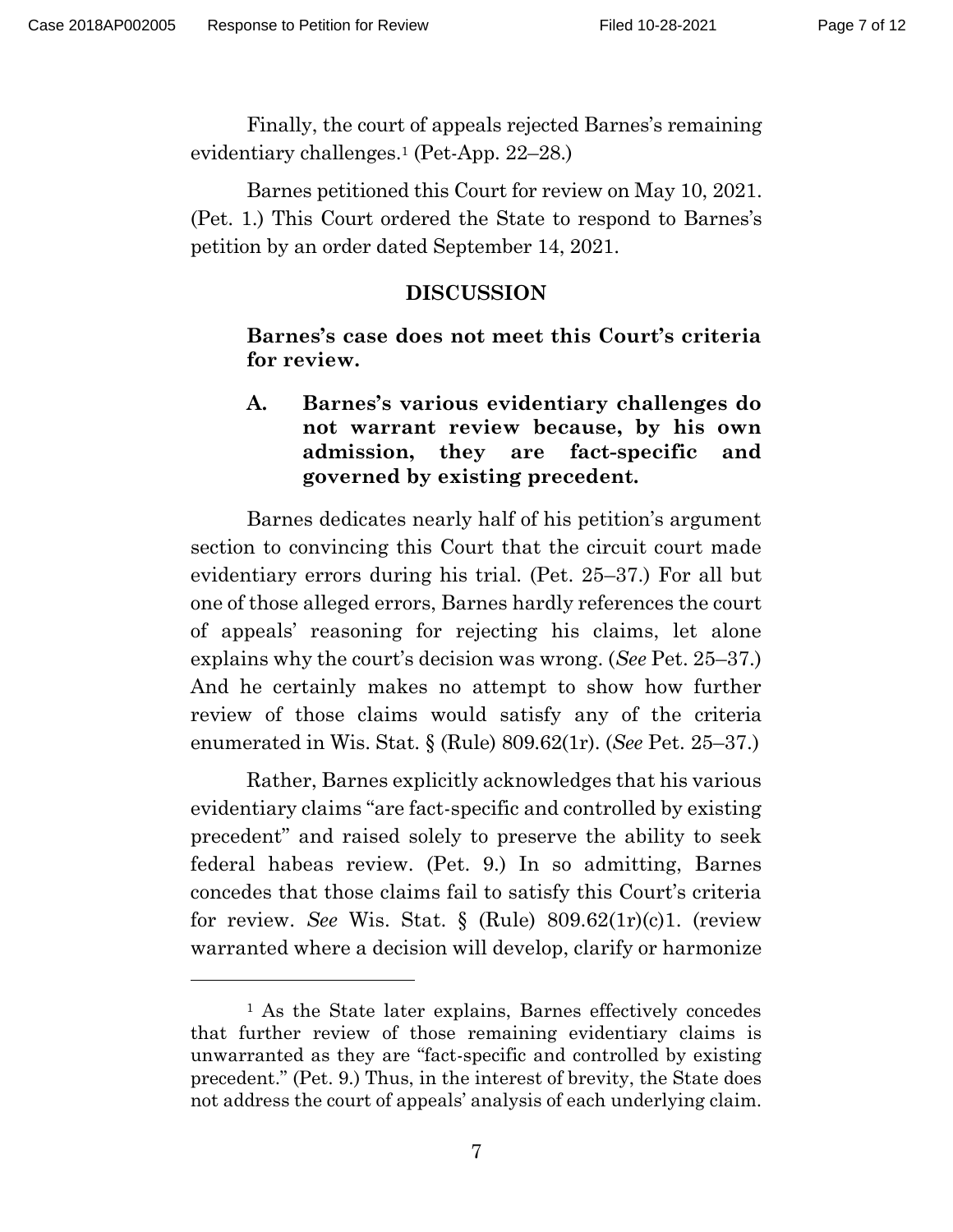the law and case merits application of new doctrine "rather than merely the application of well-settled principles to the factual situation").

The State will not belabor the reasons that Barnes's analysis is flawed; the court of appeals already did that when it rejected each of his evidentiary claims based on firmly rooted legal principles, including harmless error. (Pet-App. 19–28.) Suffice to say, this Court is tasked with law development, not error-correction, and there is no reason to grant review to reapply the same established legal standards employed by the court of appeals to facts unique to Barnes's case on the off chance that this Court might arrive at a different result.

# **B. Review is unnecessary to clarify the limits of a circuit court's sanction authority in response to a State discovery violation.**

Barnes also insists that review is necessary because "no Wisconsin case directly addresses whether dismissal is an appropriate remedy when the State commits repeated, egregious discovery violations." (Pet. 8.) But even accepting that as true, the overarching issue in Barnes's appeal is not whether the circuit court *could have* ordered Barnes's case dismissed. Rather, the issue presented in this appeal is whether the circuit court erroneously exercised its discretion when choosing an appropriate remedy for the State's discovery violations. (*See* Pet-App. 10–16.)

On that point, the law is already clear on a circuit court's broad discretion in fashioning remedies for discovery violations, and the court of appeals recognized the same. (Pet-App. 15–16.) Relevant here, Wis. Stat. § 971.23(7m)(a) permits a circuit court to exclude witnesses or evidence that the State fails to properly disclose, and Wis. Stat. § 971.23(7m)(b) allows for a curative instruction to inform the jury of the nondisclosure. Although neither statute explicitly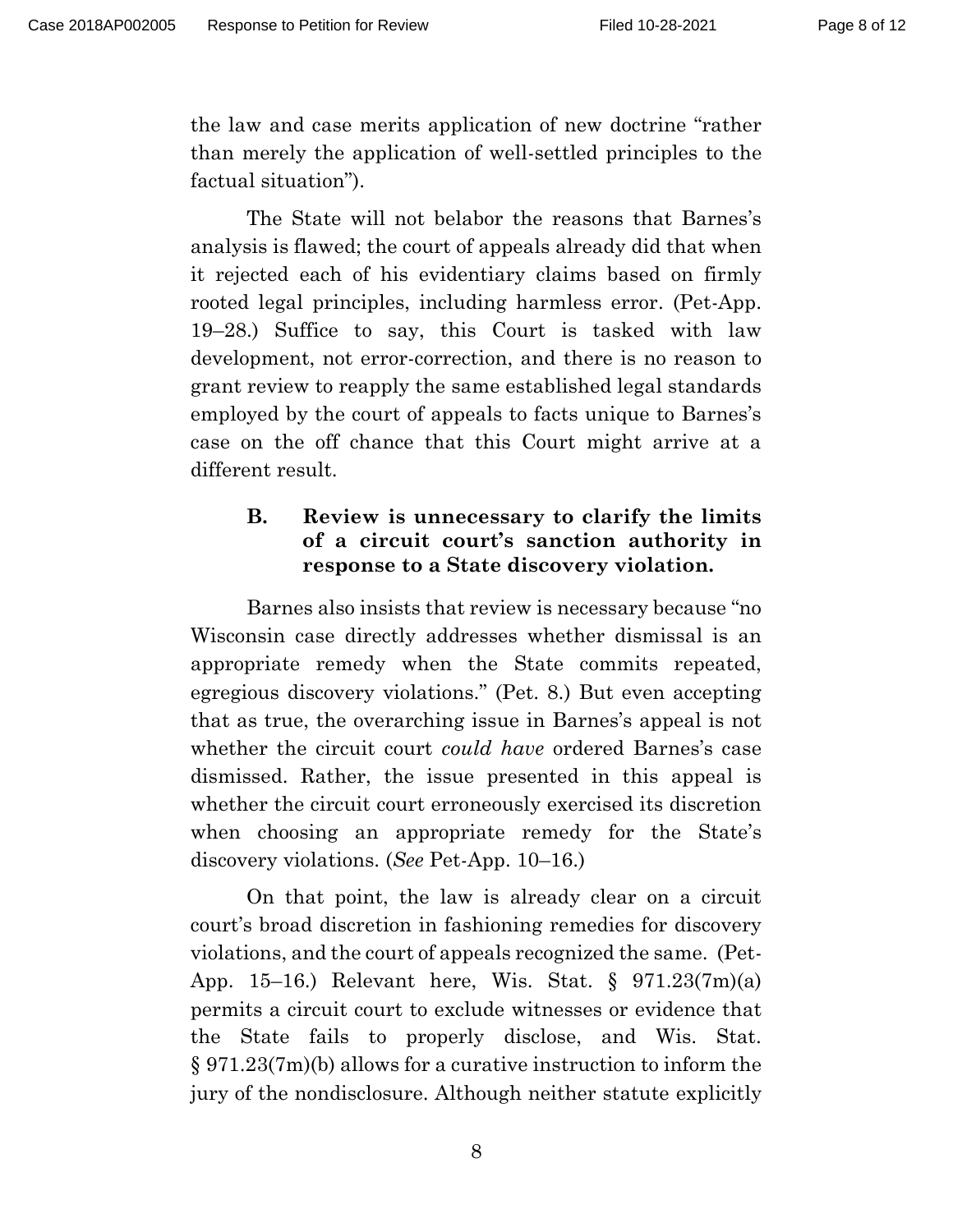provides for case dismissal, it goes without saying that courtordered exclusion of evidence integral to the State's case would have the practical effect of leaving the State no option *but* to dismiss the defendant's case.

Moreover, to the extent that Barnes contends that his case is the appropriate vehicle for this Court to adopt a brand new rule born from various federal circuits, his stance is overstated. Yes, the State failed to disclose an officer's police report in discovery, so the circuit court imposed a harsh sanction of excluding the officer's testimony in its entirety. (R. 68; 69.) And given Bobbi Reed's former refusal to testify, the court granted defense counsel's request to exclude her testimony as an additional sanction for the State's discovery violations. (R. 166:153–56.)

Furthermore, due to confusion between the prosecutor and investigating officers about the controlled drug purchase surveillance video, the State was unable to show the jury video evidence of the alleged transaction, and defense counsel was afforded wider latitude to cross-examine the State's witnesses. (*See* R. 166:56–61.) In so ordering, the circuit court recognized that Barnes effectively got the "best of both worlds" by excluding the State's recording while gaining the ability to impeach Investigator Winterscheidt's testimony as false. (R. 180:75–76.)

Moreover, the court of appeals astutely recognized that Barnes failed to show that the purportedly suppressed evidence was actually favorable to his defense or that it was material. (Pet-App. 13.) Perhaps case dismissal might be an appropriate remedy where the State engaged in a flagrant *Brady* violation, but that did not occur. (*See* Pet-App. 12–14.) There is no need to break ground to craft a new remedy disproportionate to the State's discovery violations, particularly where the circuit court weighed its options and imposed several harsh but appropriate sanctions during Barnes's trial.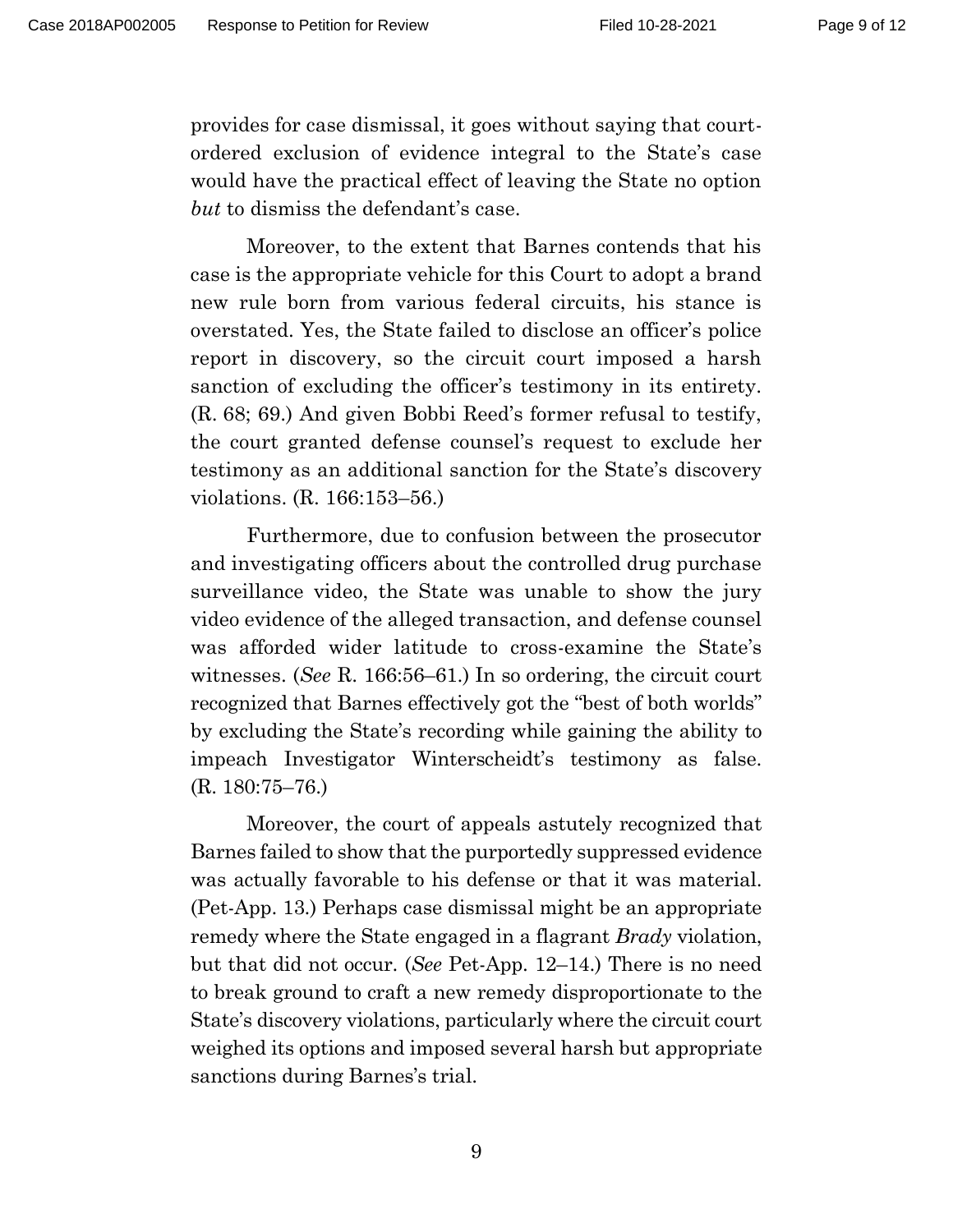**C. Review is unnecessary to clarify whether a defendant can open the door to evidence excluded under the Confrontation Clause.** 

Finally, Barnes contends that review is necessary because his case presents a real and significant question of federal constitutional law concerning "whether and under what circumstances a criminal defendant can open the door to responsive evidence otherwise barred by the Confrontation Clause." (Pet. 8.) Admittedly, Barnes's position on that point would typically prove persuasive; as he correctly observes, "[n]o Wisconsin courts have addressed this issue. It is squarely presented in this case." (Pet. 8.)

The problem with Barnes's logic, however, is he readily admits that the Supreme Court will decide this exact issue later this term. (*See* Pet. 8–9.) While this Court generally grants review when confronted with a real and significant question of federal or state constitutional, it is beyond debate that the Supreme Court will have issued a decision answering the question Barnes poses before this Court could grant review, allow the parties sufficient opportunity to brief this issue, schedule and complete oral argument, and issue a decision.<sup>2</sup>

Furthermore, this Court generally applies Supreme Court precedents when interpreting the Sixth Amendment and analogous provisions under the Wisconsin Constitution, *State v. Hanson*, 2019 WI 63, ¶ 16, 387 Wis. 2d 233, 928 N.W.2d 607, *cert*. *denied*, 140 S. Ct. 407 (2019). While a stay of Barnes's appeal may be appropriate as he suggests, (*see*

<sup>2</sup> The Supreme Court granted the petition for certiorari in *Hemphill v. New York* on April 12, 2021, the parties completed their briefing by September 3, 2021, and the Supreme Court heard oral argument earlier this month. *Darrell Hemphill v. New York*, No. 20-0637,<https://www.supremecourt.gov/search.aspx?filename> =/docket/docketfiles/html/public/20-637.html.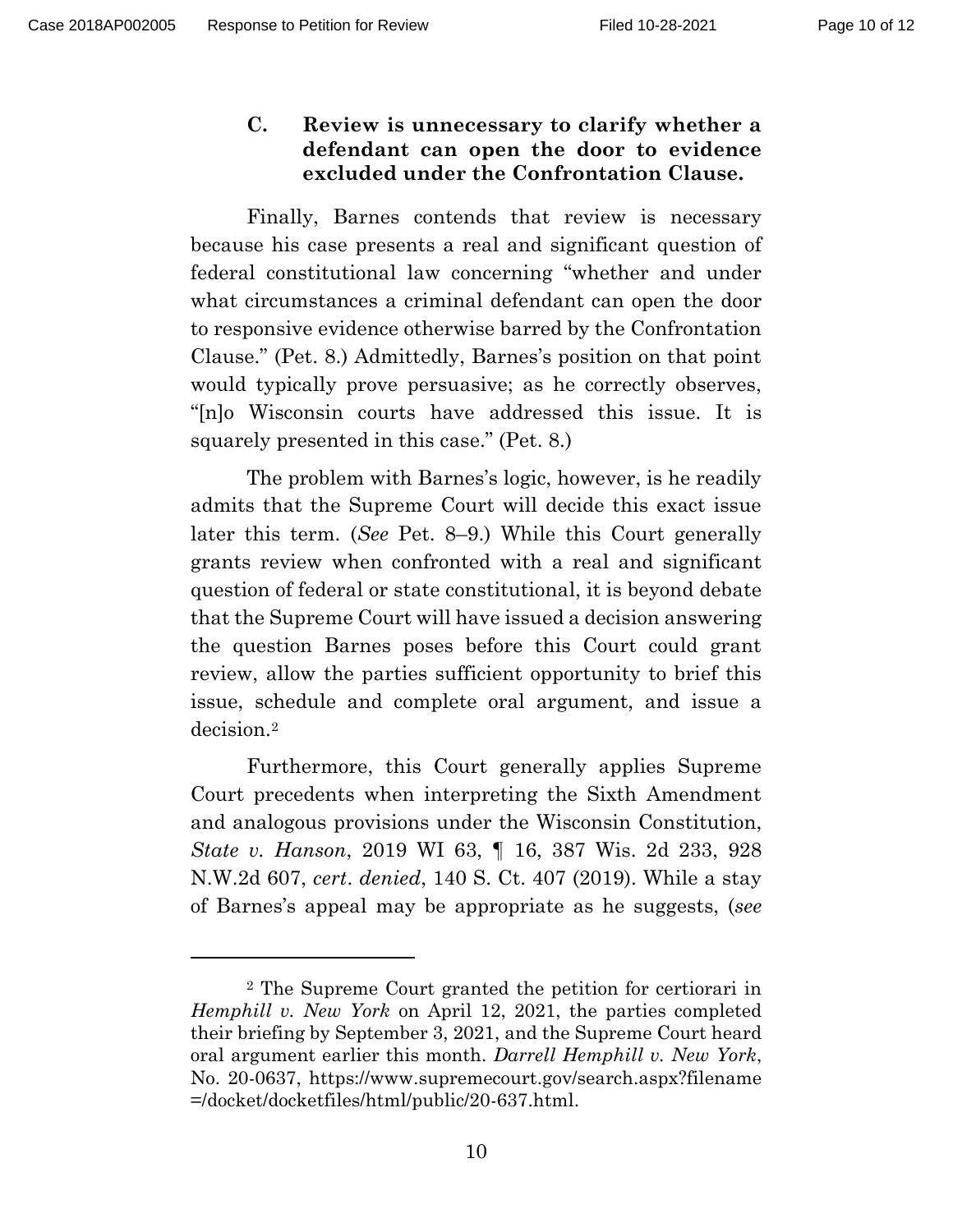Pet. 24 n.4), there is simply no need for this Court to grant review to break new ground on an issue that will soon be decided by the Supreme Court.

#### **CONCLUSION**

The court of appeals correctly affirmed Barnes's judgment of conviction and the order denying postconviction relief, and further review by this Court is unnecessary and unwarranted.

Dated this 28th day of October 2021.

Respectfully submitted,

JOSHUA L. KAUL Attorney General of Wisconsin

John W. Kelles

JOHN W. KELLIS Assistant Attorney General State Bar #1083400

Attorneys for Plaintiff-Respondent

Wisconsin Department of Justice Post Office Box 7857 Madison, Wisconsin 53707-7857 (608) 266-7081 (608) 294-2907 (Fax) kellisjw@doj.state.wi.us